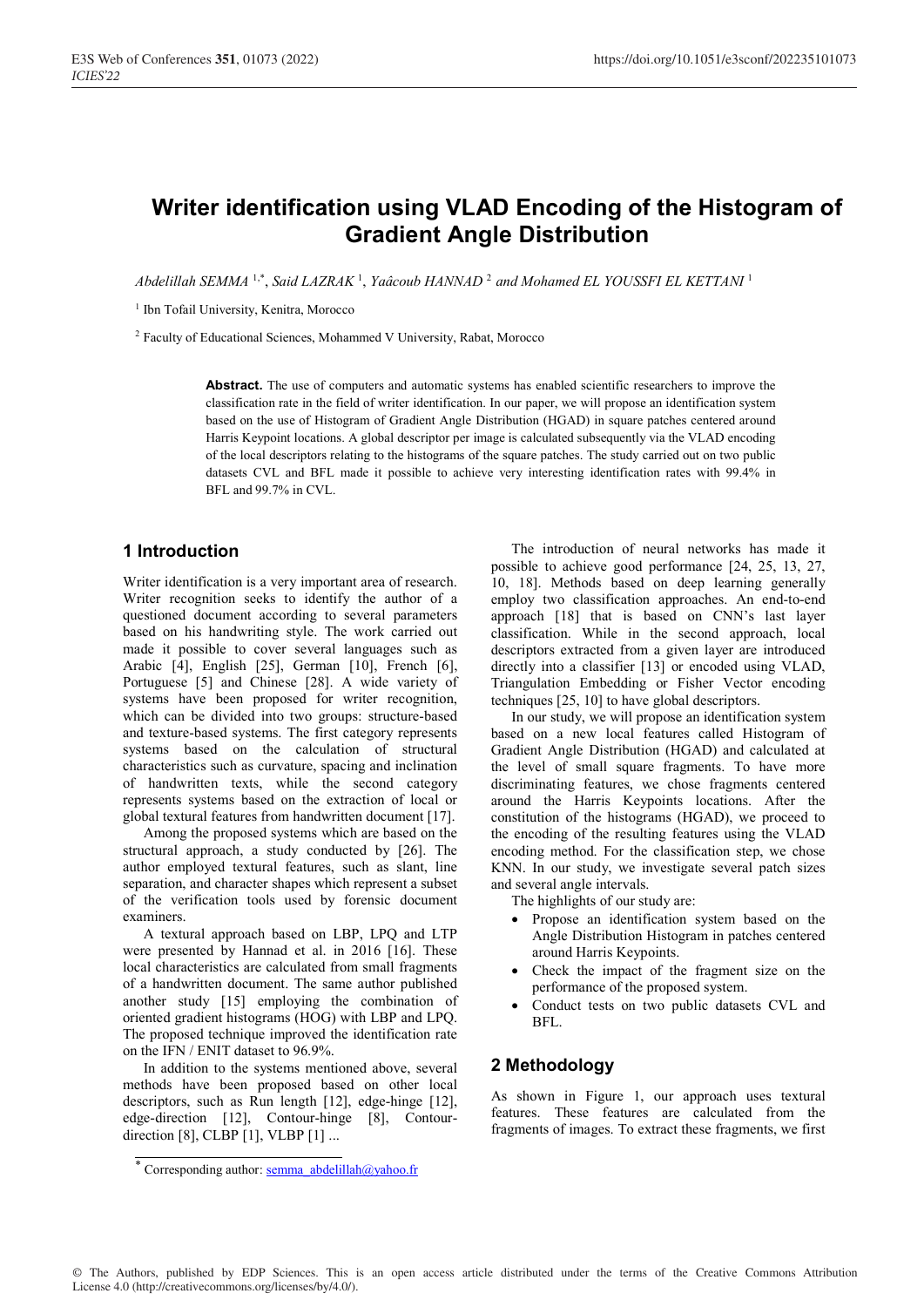detect the locations of HARRIS key points. Then, we calculate for each pixel of the handwritten image the corresponding gradient angle. Next, we extract the Histogram of Gradient Angle Distribution (HGAD) from

the square fragments around HARRIS locations. Global descriptors are calculated by encoding the histograms (HGAD) using the VLAD encoding system. To classify these global descriptors, we use the KNN method.



**Fig. 1.** The main steps of our methodology



**Fig. 2.** The process of calculating the histogram (GADH)

#### **2.1 Angle Distribution Histogram**

The Histogram of Oriented Gradient (HOG) [11], is a feature descriptor that has been widely used in the field of computer vision for the detection and classification of objects.

The HOG descriptor uses the gradient intensity distribution to describe the local shape of a given object. To calculate the corresponding histogram, we divide the image into small square cells (4x4 to 12x12) and calculate the orientations of the gradients around each pixel in the region. Dalal and Triggs found that dividing angles into 9 classes gives very important results. The next step is to group several cells into larger blocks. Each cell can participate in two or more blocks. The blocks can be rectangular (R-HOG) or circular (C-HOG). The tests carried out by the authors demonstrated that the best performances were obtained with cells of size 6x6 pixels and rectangular blocks containing 9 cells.

Inspired by the HOG histogram, our descriptor is based on the calculation of the angles formed by the gradients around a pixel. But unlike HOG, our descriptor uses between 720 and 1400 angle classes calculated on fragments of larger size (20x20) and without using the notions of cells and blocks. To take advantage of the strengths of keypoints, we rely on Harris detector Corner to extract the fragments on which the Histogram of Gradient Angle Distribution (HGAD) is calculated. As

shown by the tests carried out on the two public datasets BFL and CVL, the introduction of VLAD encoding method allows to have more interesting results.

## **2.2 VLAD Encoding**

Considered as a non-probabilistic version of the Fisher Kernel, the VLAD encoding [20] has been widely used in the field of Writer identification. Normalization techniques such as power normalization and intranormalization [3] have improved the good results achieved by VLAD.

$$
v_i = \sum_{NN(x_j) = c_i} (x_j - c_i)
$$
 (1)

Consider  $X = x_1,...,x_N$  as the local descriptors of a given image. VLAD encoding requires three main steps. In the first step, a dictionary  $D=c_1,...,c_k$  of k clusters is generated using the k-mean method. In the second step, each local descriptor  $x_i$  is assigned to its nearest center  $c_i$ . Then, for each cluster, we compute its corresponding vector  $v_i$  by calculating the sum of the differences between its center  $c_i$  and the assigned local descriptors xj.

In the last step, we concatenate all the vi into a global descriptor, then we apply the power normalization and the intra-normalization steps.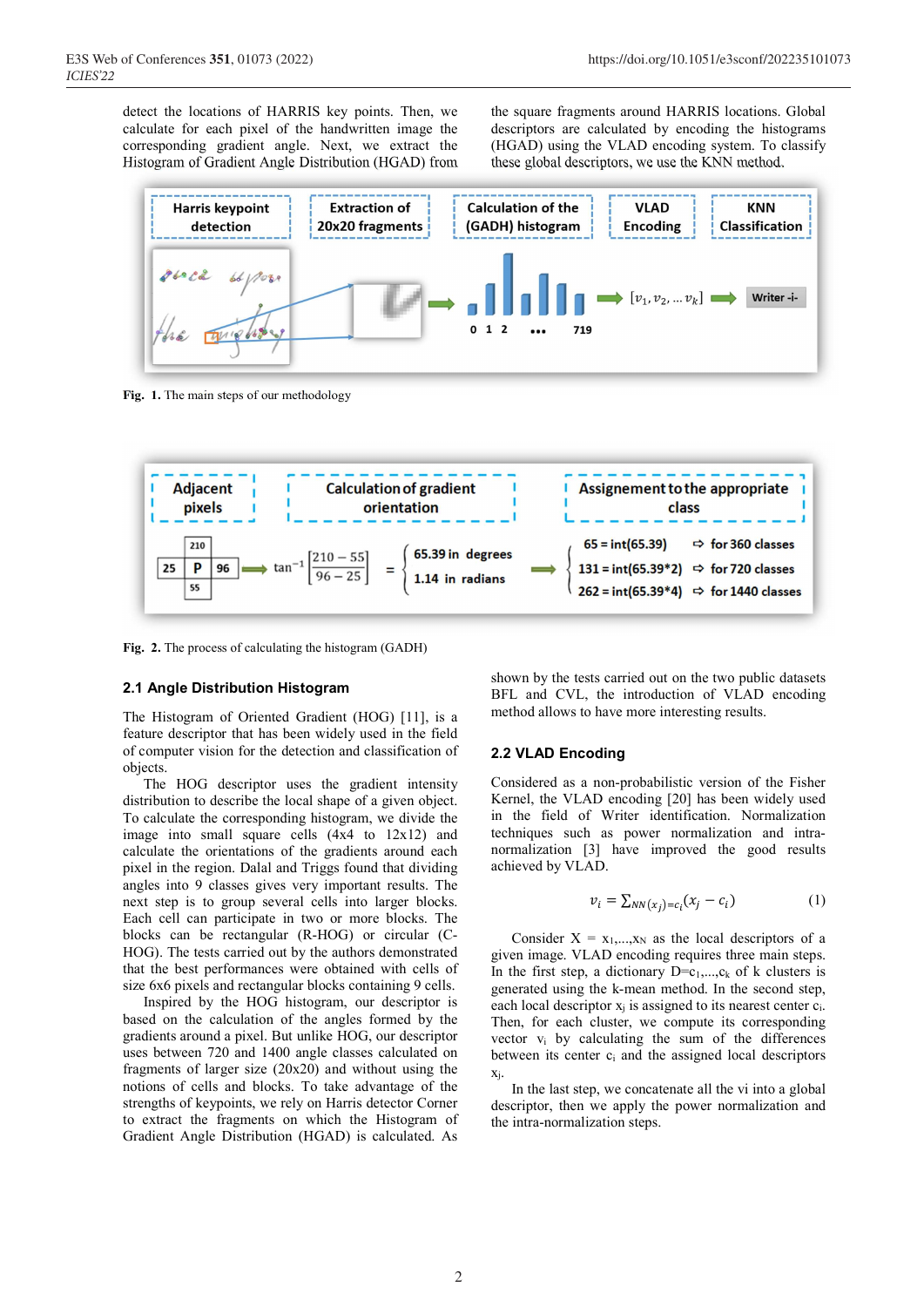### **3 Experiments & Results**

In this section we will present and discuss the results of the tests carried out with the proposed methodology. We first describe the datasets used. Then, we present the results obtained by using several sizes of fragments, several classes of angles and several sizes of clusters and mini-batches. Finally, we present a comparison of the performances with the state of the art.

#### **3.1 Datasets**

**CVL** [22] : is a public dataset. It was produced by 310 writers. 283 of them produced 7 different handwritten texts (6 in English and 1 in German) and 27 writers wrote only 5 documents. In our study we use a cropped version which contains only the handwritten section. For each writer class, we chose a handwritten image as the test page and the rest as training images.

**BFL** [14] : the Brazilian BFL dataset contains 945 handwritten images of 315 writers. Each writer produced 3 pages. The main purpose of the dataset is to design a platform for writer identification/verification tasks for forensics and Brazilian Federal Police. In our study we chose a page for the test phase and the other two pages for the training phase.

#### **3.2 Impact of Fragment Size**

In our study we will use the Top-K metric as the identification rate which refers to the case in which the true writer of a test document is present in the top K most likely writers classified by our system.

**Table 1.** Classification results using the VLAD encoding system with a number of clusters  $(k = 64)$  and several fragment sizes

| Frag.   | BFL  |      |      | <b>CVL</b> |       |       |
|---------|------|------|------|------------|-------|-------|
| size    | Top- | Top- | Top- | Top-       | Top-  | Top-  |
|         |      | 3    | 5    |            | 3     | 5     |
| 3x3     | 77.8 | 88.3 | 93.3 | 59.0       | 75.2  | 88.4  |
| 7x7     | 97.8 | 98.7 | 99.4 | 91.0       | 98.1  | 99.4  |
| 9x9     | 98.1 | 99.4 | 99.4 | 94.2       | 99.0  | 99.4  |
| 13x13   | 99.4 | 99.7 | 99.7 | 99.0       | 99.7  | 100.0 |
| 17x17   | 98.7 | 99.4 | 99.7 | 99.4       | 100.0 | 100.0 |
| 19x19   | 99.4 | 99.7 | 99.7 | 98.1       | 100.0 | 100.0 |
| 20x20   | 99.0 | 99.7 | 99.7 | 99.7       | 100.0 | 100.0 |
| 21x21   | 98.7 | 99.7 | 99.7 | 98.7       | 100.0 | 100.0 |
| 25x25   | 98.7 | 99.7 | 99.7 | 98.1       | 99.0  | 100.0 |
| 30x30   | 98.4 | 99.7 | 99.7 | 98.1       | 98.7  | 99.7  |
| 35x35   | 99.0 | 99.7 | 99.7 | 97.7       | 99.4  | 99.7  |
| 40x40   | 98.4 | 99.7 | 99.7 | 96.5       | 99.0  | 99.4  |
| 45x45   | 98.7 | 99.7 | 99.7 | 96.1       | 98.7  | 99.7  |
| 60x60   | 98.1 | 99.4 | 99.7 | 93.9       | 98.1  | 99.7  |
| 75x75   | 96.8 | 98.7 | 99.0 | 93.5       | 97.7  | 99.4  |
| 200x200 | 92.1 | 97.5 | 98.1 | 82.6       | 91.9  | 96.8  |

As we can see in Table 1, our system is sensitive to variations in fragment sizes. Indeed, for very small and very large sizes, the identification results are very modest. Unlike medium-sized fragments that give promising results.

The second remark concerns the wide choice of sizes allowing to have good scores. Indeed, according to Table 1, all sizes between 9x9 and 60x60 allow to have top-1 identification rates greater than 98% and top-3 scores exceeding 99.4%. This implies that our system is not very sensitive to the variation in size and that the results obtained remain almost stable for a very wide interval of fragment size.

The same remark concerning the BFL dataset, can be shared with the CVL dataset where we find that the best result is obtained for the fragment size 20x20 with a top-1 identification rate of 99.7%. But unlike BFL, the stability interval of results at the CVL dataset level is smaller, because very good results are only achieved for fragment sizes between 13x13 and 35x35 with identification rates top-1 and top-3 exceeding 98% and 98.7% respectively.

#### **3.3 Impact of the Number of Angle Classes**



**Fig. 3.** Variation of the identification rate according to the number of angle classes using a number of clusters  $k = 64$  and a fragment size of 20x20 for CVL and 19x19 for BFL.

As we mentioned before, the HOG [11] descriptor is based on the division of images, in small square cells from 4x4 to 12x12 and on the division of the angles of the gradients into several classes. Dalal and Triggs found that the best number of classes is 9. In our approach, according to figure 3, the best results are recorded for very large numbers of classes  $(≥ 360)$ . For small numbers of classes ( $\leq$  120), the identification rates do not exceed 36% for the two datasets CVL and BFL.

This implies that the increase in the number of classes helps to have more discriminatory information. This makes it possible to differentiate between the textual imprints of each writer.

For CVL, the good performance is that corresponding to the number of classes of 720 which gives an identification rate of 99.7%. Likewise for BFL, the best performance which is 99.4% is achieved for a number of gradient angle classes of 720.

#### **3.4 Comparison with State of the Art**

To see the level of performance of our system with respect to the old systems, we present in the two tables 2 and 3 some state of art works. From Table 2 we can see that our system outperforms other works. Likewise,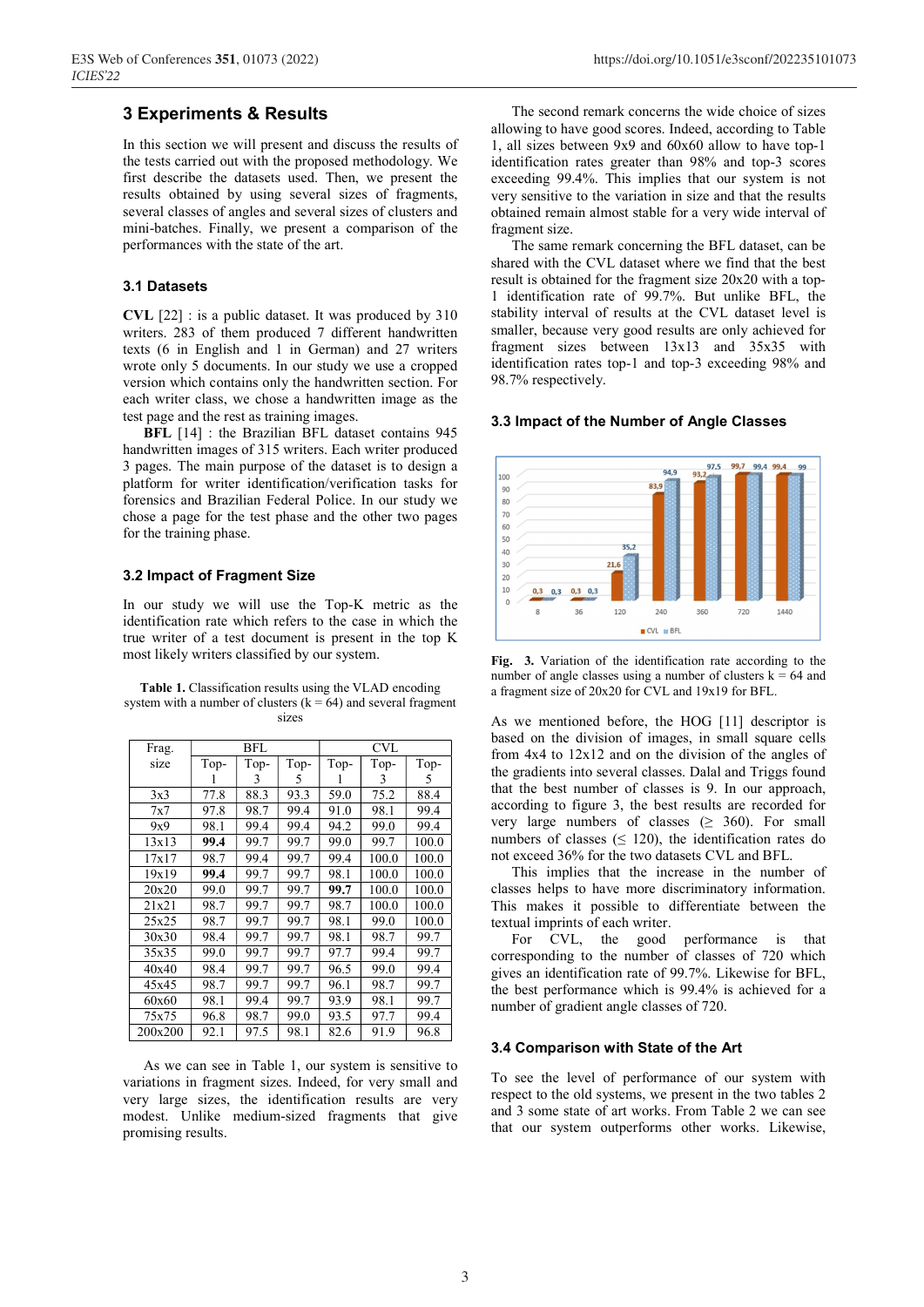Table 3 shows the performance of our system compared to other systems. In this table only the system of [26] which gives a result like ours.

| <b>System</b>   | Year | Method                                            | $Top-1$ |
|-----------------|------|---------------------------------------------------|---------|
| [7]             | 2013 | texture descriptors (LBP $\&$<br>LPO <sup>®</sup> | 99.2    |
| 51              | 2019 | implicit shape codebook                           | 98.3    |
| [23]            | 2020 | document filter                                   | 86.1    |
| 2               | 2021 | LBP & oBIF                                        | 98.6    |
| Our<br>approach | 2021 | <b>HGAD</b>                                       | 99.4    |

**Table 2.** Comparison with state of art on BFL dataset

|  |  |  |  | Table 3. Comparison with state of art on CVL dataset |
|--|--|--|--|------------------------------------------------------|
|--|--|--|--|------------------------------------------------------|

| <b>System</b>     | Year | Method                                  | $Top-1$ |
|-------------------|------|-----------------------------------------|---------|
| [19]              | 2014 | Combining Local Features                | 99.4    |
| [9]               | 2014 | <b>GMM</b> Supervectors                 | 99.2    |
| [13]              | 2015 | Convolutional Neural<br><b>Networks</b> | 98.9    |
| [26]              | 2016 | Convolutional Neural<br><b>Networks</b> | 99.7    |
| [21]              | 2017 | <b>BDCT</b> descriptors                 | 99.6    |
| [10]              | 2018 | Convolutional Neural<br><b>Networks</b> | 99.2    |
| $\lceil 5 \rceil$ | 2019 | shape codebook                          | 94.3    |
| [18]              | 2020 | CNN with word images and<br>fragments   | 99.1    |
| Our<br>approach   | 2021 | <b>HGAD</b>                             | 99.7    |

## **4 Conclusion**

In this article, we have proposed a new approach to writer identification based on VLAD encoding of gradient angle distribution histograms. The results obtained using two datasets BFL and CVL show the level of competence of our system compared to the state of the art.

In our approach, we used square fragments centered around HARRIS key points. However, other approaches can complement this study using either circular or rectangular fragments. In addition, in our study we have chosen fragments centered around HARRIS key points, but other scenarios based on other types of key points, such as SIFT, SURF or FAST, can be proposed.

# **References**

- 1. Abbas, F., Gattal, A., Djeddi, C., Bensefia, A., Jamil, A., Saoudi, K.: Offline writer identification based on clbp and vlbp. Pattern Recognition and Artificial Intelligence 1322, 188 (2021)
- 2. Abbas, F., Gattal, A., Djeddi, C., Siddiqi, I., Bensefia, A., Saoudi, K.: Texture feature column scheme for single-and multi-script writer

identification. IET Biometrics 10(2), 179–193 (2021)

- 3. Arandjelovic, R., Zisserman, A.: All about vlad. In: Proceedings of the IEEE conference on Computer Vision and Pattern Recognition. pp. 1578–1585 (2013)
- 4. Bendaoud, N., Hannad, Y., Samaa, A., El Kettani, M.E.Y.: Effect of the subgraphemes' size on the performance of off-line arabic writer identification. In: International Conference on Big Data, Cloud and Applications. pp. 512–522. Springer (2018)
- 5. Bennour, A., Djeddi, C., Gattal, A., Siddiqi, I., Mekhaznia, T.: Handwriting based writer recognition using implicit shape codebook. Forensic science international 301, 91–100 (2019)
- 6. Bensefia, A., Nosary, A., Paquet, T., Heutte, L.: Writer identification by writer's invariants. In: Proceedings Eighth International Workshop on Frontiers in Handwriting Recognition. pp. 274–279. IEEE (2002)
- 7. Bertolini, D., Oliveira, L.S., Justino, E., Sabourin, R.: Texture-based descriptors for writer identification and verification. Expert Systems with Applications 40(6), 2069–2080 (2013)
- 8. Bulacu, M., Schomaker, L.: Text-independent writer identification and verification using textural and allographic features. Pattern Analysis and Machine Intelligence, IEEE Transactions on 29(4), 701–717 (2007)
- 9. Christlein, V., Bernecker, D., H¨onig, F., Angelopoulou, E.: Writer identification and verification using gmm supervectors. In: IEEE Winter Conference on Applications of Computer Vision. pp. 998–1005. IEEE (2014)
- 10. Christlein, V., Maier, A.: Encoding cnn activations for writer recognition. In: 2018 13th IAPR International Workshop on Document Analysis Systems (DAS). pp. 169–174. IEEE (2018)
- 11. Dalal, N., Triggs, B.: Histograms of oriented gradients for human detection. In: 2005 IEEE computer society conference on computer vision and pattern recognition (CVPR'05). vol. 1, pp. 886–893. Ieee (2005)
- 12. Djeddi, C., Meslati, L.S., Siddiqi, I., Ennaji, A., El Abed, H., Gattal, A.: Evaluation of texture features for offline arabic writer identification. In: 2014 11th IAPR international workshop on document analysis systems. pp. 106–110. IEEE (2014)
- 13. Fiel, S., Sablatnig, R.: Writer identification and retrieval using a convolutional neural network. In: International Conference on Computer Analysis of Images and Patterns. pp. 26–37. Springer (2015)
- 14. Freitas, C., Oliveira, L.S., Sabourin, R., Bortolozzi, F.: Brazilian forensic letter database. In: 11th International workshop on frontiers on handwriting recognition, Montreal, Canada (2008)
- 15. Hannad, Y., Siddiqi, I., Djeddi, C., El-Kettani, M.E.Y.: Improving arabic writer identification using